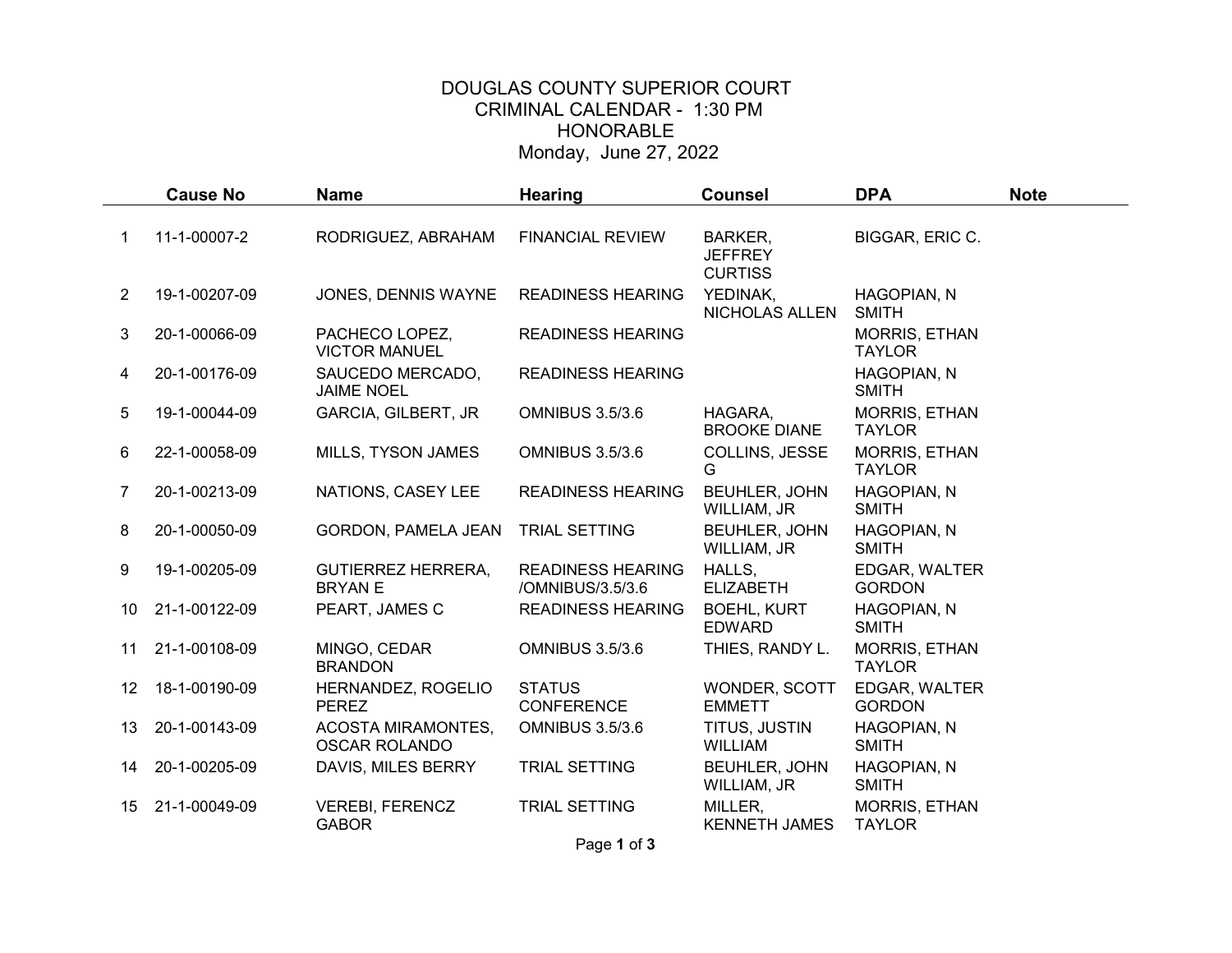## DOUGLAS COUNTY SUPERIOR COURT CRIMINAL CALENDAR - 1:30 PM HONORABLE Monday, June 27, 2022

|    | <b>Cause No</b> | <b>Name</b>                                 | <b>Hearing</b>                           | <b>Counsel</b>                  | <b>DPA</b>                            | <b>Note</b> |
|----|-----------------|---------------------------------------------|------------------------------------------|---------------------------------|---------------------------------------|-------------|
|    |                 |                                             |                                          |                                 |                                       |             |
| 16 | 22-1-00070-09   | <b>GRAHAM, STEVEN E</b>                     | <b>STATUS</b><br><b>CONFERENCE</b>       |                                 | HAGOPIAN, N<br><b>SMITH</b>           |             |
| 17 | 22-1-00071-09   | <b>MARTIN, INESSA G</b>                     | TRIAL SETTING                            | COLLINS, JESSE<br>G             | HAGOPIAN, N<br><b>SMITH</b>           |             |
| 18 | 22-1-00078-09   | <b>HERNANDEZ</b><br>LOCKWOOD, KATIE KAY     | TRIAL SETTING                            | ESWORTHY,<br><b>SEAN</b>        | <b>MORRIS, ETHAN</b><br><b>TAYLOR</b> |             |
| 19 | 21-1-00091-09   | ALVARADO ALVARADO,<br><b>JOSE A</b>         | <b>OMNIBUS /TRIAL</b><br><b>SETTING</b>  | COLLINS, JESSE<br>G             | MORRIS, ETHAN<br><b>TAYLOR</b>        |             |
| 20 | 22-1-00092-09   | MARTIN, DARCI LYNN                          | PRELIMINARY<br>APPEARANCE                |                                 | MARTINEZ,<br><b>CALLAN ELY</b>        |             |
| 21 | 22-1-00077-09   | JOHNSON, DEVIN DEAN                         | <b>OMNIBUS /TRIAL</b><br><b>SETTING</b>  | MURPHY, MICAH<br><b>DAVID</b>   | MORRIS, ETHAN<br><b>TAYLOR</b>        |             |
| 22 | 21-1-00095-09   | ROBBINS, CHASE<br><b>LAFAYETTE</b>          | <b>TRIAL SETTING</b>                     | TITUS, JUSTIN<br><b>WILLIAM</b> | HAGOPIAN, N<br><b>SMITH</b>           |             |
| 23 | 22-1-00037-09   | LANGHURST, RAQUEL                           | <b>TRIAL SETTING</b><br>/OMNIBUS/3.5/3.6 | HANKINS,<br><b>NICOLE</b>       | HART, MICHAEL<br><b>WADE</b>          |             |
| 24 | 21-1-00058-09   | MINSKE, TRENT<br><b>DAKOTA</b>              | <b>OMNIBUS</b>                           |                                 | <b>MORRIS, ETHAN</b><br><b>TAYLOR</b> |             |
| 25 | 21-1-00071-09   | SANTANA, FILIBERTO                          | <b>OMNIBUS</b>                           | TIBBITS, CLARKE<br>W.           | HAGOPIAN, N<br><b>SMITH</b>           |             |
| 26 | 21-1-00158-09   | SANTANA, FILIBERTO                          | <b>OMNIBUS</b>                           | TIBBITS, CLARKE<br>W.           | HAGOPIAN, N<br><b>SMITH</b>           |             |
| 27 | 20-1-00128-09   | <b>WELTON, RYAN D</b>                       | <b>READINESS HEARING</b>                 | TIBBITS, CLARKE<br>W.           | <b>HAGOPIAN, N</b><br><b>SMITH</b>    |             |
| 28 | 22-1-00006-09   | ALLEN, COLTON<br><b>DEWAYNE</b>             | TRIAL SETTING                            | HAGARA,<br><b>BROOKE DIANE</b>  | MORRIS, ETHAN<br><b>TAYLOR</b>        |             |
| 29 | 22-1-00008-09   | <b>WALLIN, LOUIS MERLIN</b><br><b>GRANT</b> | TRIAL SETTING<br>/STATUS                 | REID, DEREK<br><b>JOHN</b>      | <b>MORRIS, ETHAN</b><br><b>TAYLOR</b> |             |
| 30 | 22-1-00018-09   | DURAN, JOSHUA<br><b>ROBERT</b>              | TRIAL SETTING                            | COLLINS, JESSE<br>G             | MARTINEZ,<br><b>CALLAN ELY</b>        |             |